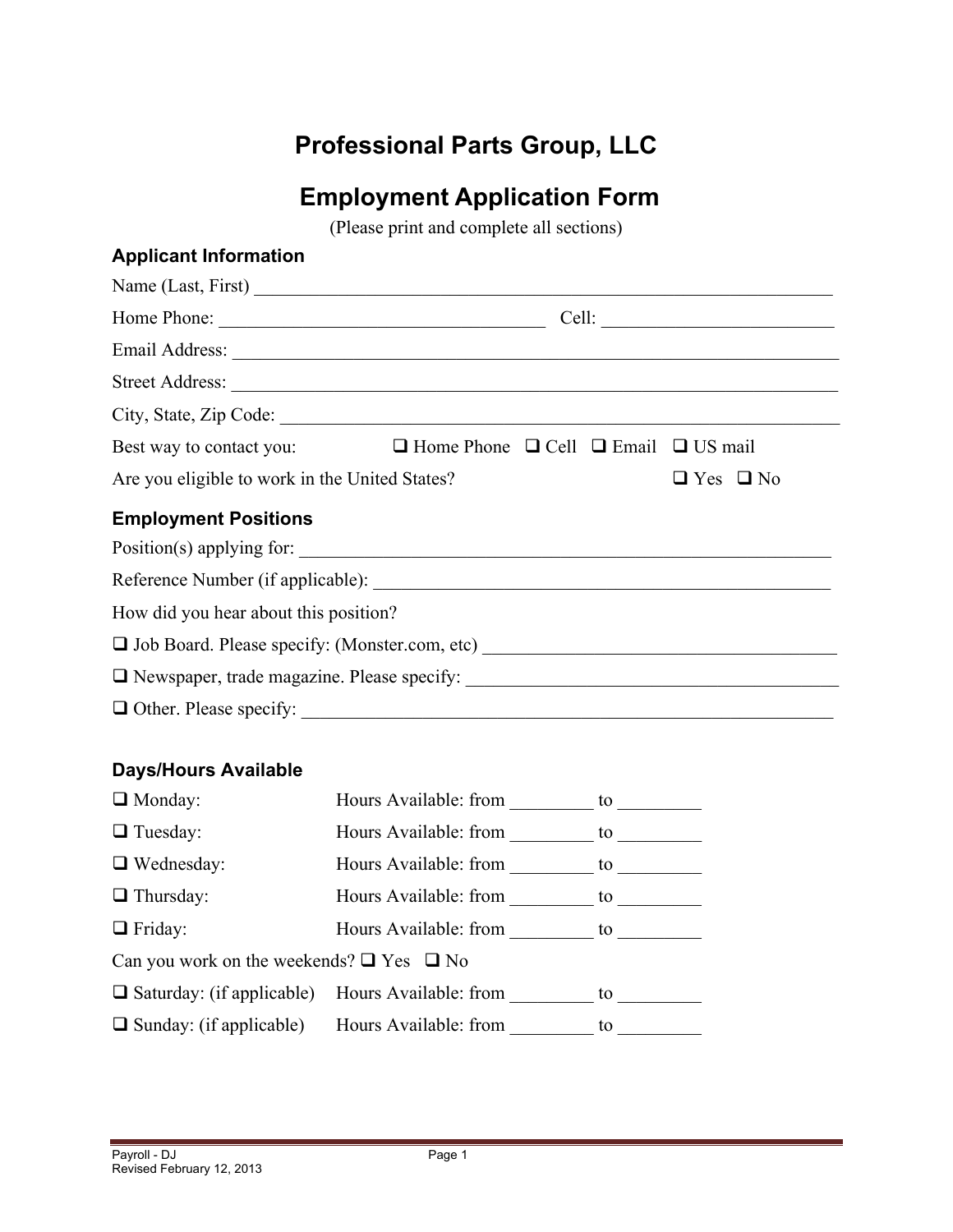| Are you available for travel?<br>$\Box$ 10% of the time | $\Box$ 25% of the time          | $\Box$ 50% of the time |
|---------------------------------------------------------|---------------------------------|------------------------|
| $\Box$ Other: (specify)                                 | $\Box$ Not available for travel |                        |
| Can you work evenings?                                  |                                 | $\Box$ Yes $\Box$ No   |
| Are you available to work overtime?                     |                                 | $\Box$ Yes $\Box$ No   |
| If hired, would you have transportation to/from work?   |                                 | $\Box$ Yes $\Box$ No   |
| If hired, on what date can you start working? / / /     |                                 | (MM/DD/YYYY)           |
| Salary desired: \$<br>(per annum)                       |                                 |                        |

### **Personal Information:**

|  |  |  | Have you ever applied to or worked for this Company or its related companies? $\Box$ Yes $\Box$ No |  |
|--|--|--|----------------------------------------------------------------------------------------------------|--|
|  |  |  |                                                                                                    |  |

If yes, please explain (include date[s]):

Do you have any friends, relatives, or acquaintances working for this Company or its related

companies?  $\Box$  Yes  $\Box$  No If yes, state name & relationship:

#### **Education, Training and Experience**

For each level of schooling, please give the school name, the city and state, your major and minor subjects, the degree, and the year it was received.

#### **High School:**  $\blacksquare$

College or University:

#### **Graduate School: and a substitute of**  $\mathbf{S}$  **chool: a** substitute of  $\mathbf{S}$  chool:

**Military Services:** \_\_\_\_\_\_\_\_\_\_\_\_\_\_\_\_\_\_\_\_\_\_\_\_\_\_\_\_\_\_\_\_\_\_\_\_\_\_\_\_\_\_\_\_\_\_\_\_\_\_\_\_\_\_\_\_\_\_\_\_\_\_

#### **Employment History**

Are you currently employed?  $\Box$  Yes  $\Box$  No

If you are currently employed, may we contact your current employer?  $\Box$  Yes  $\Box$  No

Please describe past and present employment positions, dating back five years. Please account for all periods of unemployment. If you have a resume, please attach one to this Application. **Even if you have attached a résumé, this section must be completed.**

Name of Employer: Name of Supervisor: Telephone Number: Business Type/Industry: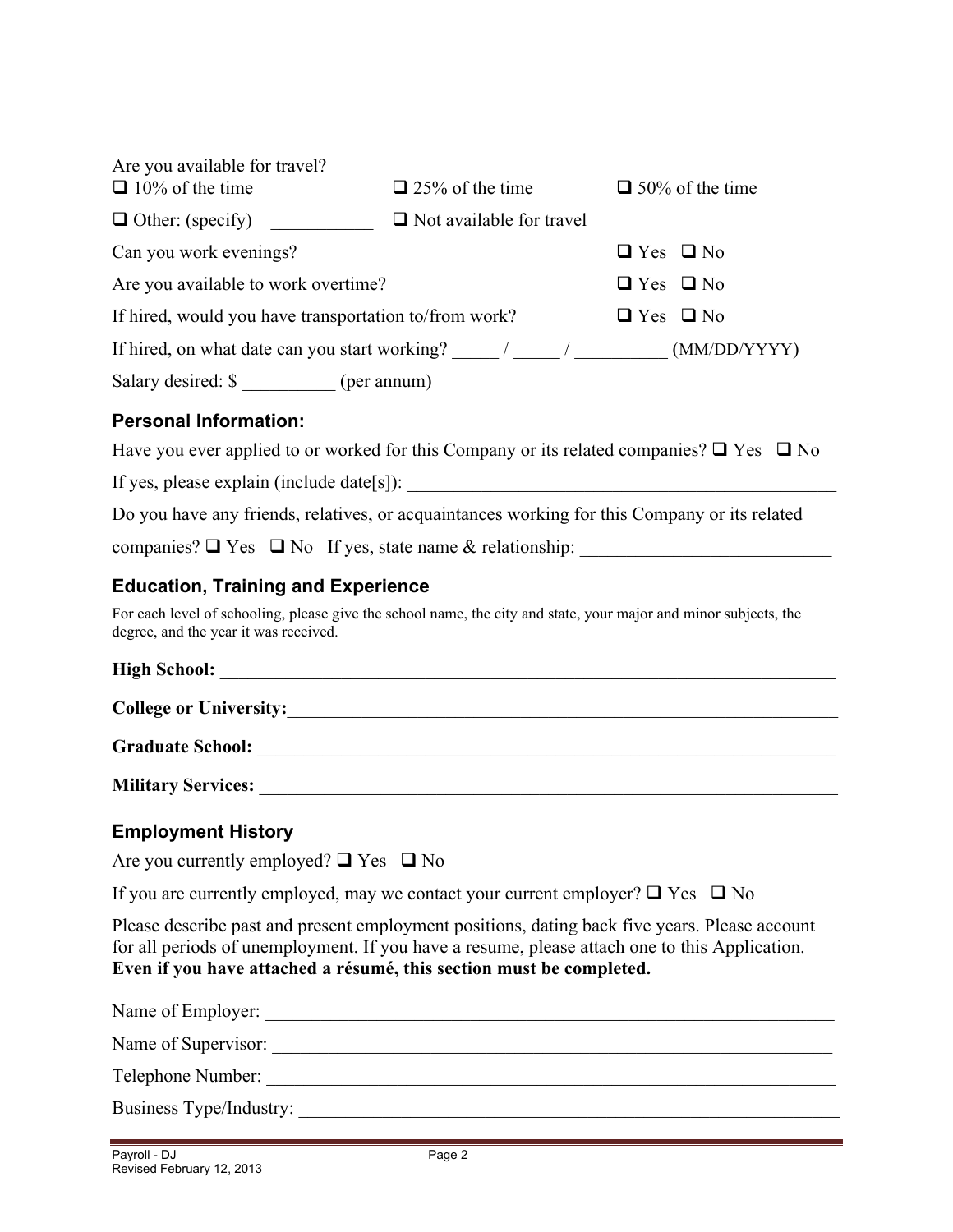| Position & Duties:                                                |
|-------------------------------------------------------------------|
|                                                                   |
| May we contact this employer for references? $\Box$ Yes $\Box$ No |
|                                                                   |
| Name of Supervisor:                                               |
|                                                                   |
|                                                                   |
|                                                                   |
| City, State, Zip:                                                 |
|                                                                   |
| Position & Duties:                                                |
|                                                                   |
| May we contact this employer for references? $\Box$ Yes $\Box$ No |

## **We Are an Equal Opportunity Employer**

Our Company is an equal opportunity employer. This application will not be used for limiting or excluding any applicant from consideration for employment on a basis prohibited by local, state, or federal law. Applicants requiring reasonable accommodation in the application and/or interview process should notify a representative of the Company.

### **References**

Please list three persons who have knowledge of your work current/recent work performance.

| Email Address: and a manufactured a manufactured and a manufactured and a manufactured and a manufactured and a manufactured and a manufactured and a manufactured and a manufactured and a manufactured and a manufactured an |
|--------------------------------------------------------------------------------------------------------------------------------------------------------------------------------------------------------------------------------|
| Occupation/Title:                                                                                                                                                                                                              |
|                                                                                                                                                                                                                                |
|                                                                                                                                                                                                                                |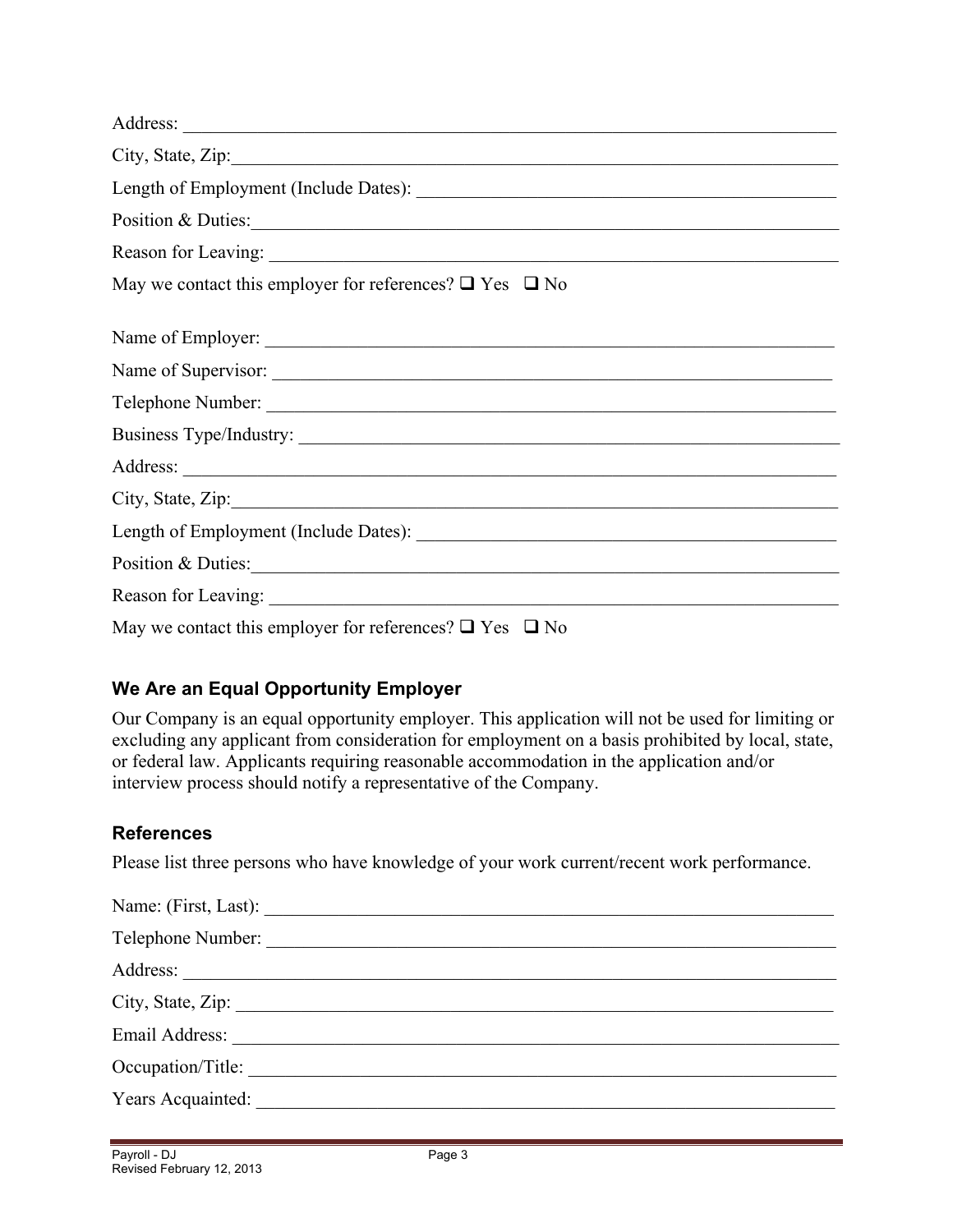| City, State, Zip: 2008. Experience of the State of Table 3.                                                                                                                                                                    |
|--------------------------------------------------------------------------------------------------------------------------------------------------------------------------------------------------------------------------------|
|                                                                                                                                                                                                                                |
| Occupation/Title:                                                                                                                                                                                                              |
|                                                                                                                                                                                                                                |
|                                                                                                                                                                                                                                |
|                                                                                                                                                                                                                                |
|                                                                                                                                                                                                                                |
|                                                                                                                                                                                                                                |
| City, State, Zip: 2008. Experience of the State of Table 3.                                                                                                                                                                    |
|                                                                                                                                                                                                                                |
| Occupation/Title:                                                                                                                                                                                                              |
| Years Acquainted: New York Contract Contract Contract Contract Contract Contract Contract Contract Contract Contract Contract Contract Contract Contract Contract Contract Contract Contract Contract Contract Contract Contra |